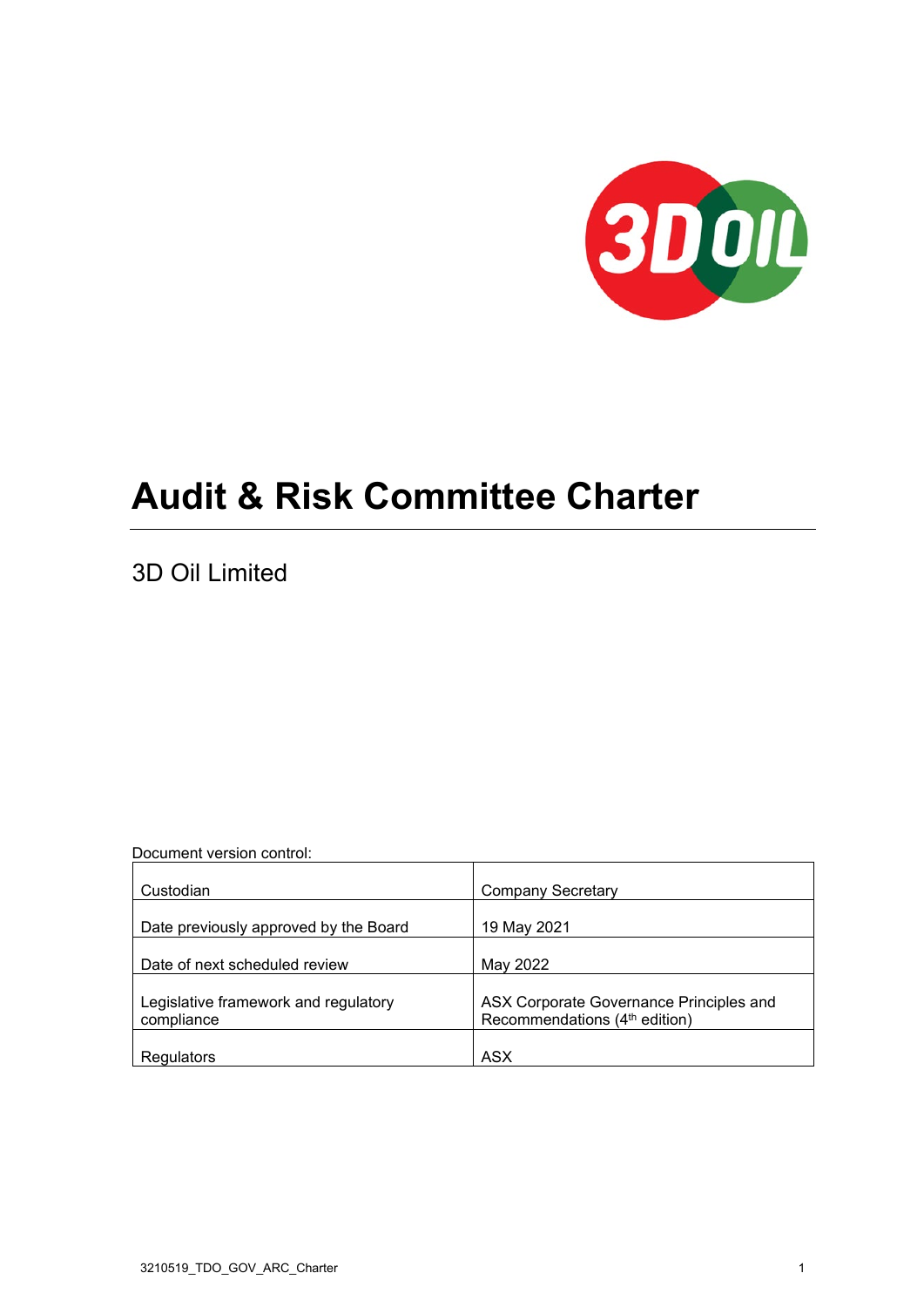# **1. Standing**

The Audit & Risk Committee (**Committee**) is a committee of the board of directors (**Board**) of 3D Oil Limited ACN 105 597 279 (**Company**).

The Committee will also undertake the role of the audit and risk committee for the board of each subsidiary of the Company (**Subsidiary**) where required. In making decisions in relation to a Subsidiary, the Committee is acting as a committee of the board of that Subsidiary.

The Committee will assist the Board to fulfil its oversight responsibilities in respect of financial reporting, risk management, compliance and associated internal controls. The Committee will review the financial reporting process, the system of internal control and management of financial risks, and the process and coverage of internal and external audit together with business risks including strategic risk, operation and regulatory risk and compliance with applicable laws, regulations and Company policies.

# **2. Membership**

- (a) It is intended that the Committee consist of:
	- (i) only non-executive Directors;
	- (ii) a majority of independent Directors of the Company;
	- (iii) an independent Chair, who is not chair of the Board; and
	- (iv) a minimum of 3 members.
- (b) It is intended that members of the Committee between them should have the accounting and financial expertise, and a sufficient understanding of the industry in which the Company operates, to be able to discharge the Committee's responsibilities effectively.
- (c) The Board may appoint additional Directors to the Committee, or remove or replace members of the Committee by resolution. Members may withdraw from membership by written notification to the Board.
- (d) Non-Committee members may attend all or part of a meeting at the invitation of the Committee Chair.
- (e) The Company Secretary, or his or her delegate, must attend all Committee meetings as minute secretary.

# **3. Role and responsibilities**

#### **3.1 Overview**

The Committee's key responsibilities and functions are to:

- (a) oversee the Company's relationship with the external auditor and the external audit function generally;
- (b) oversee the Company's relationship with the internal auditor and the internal audit function generally;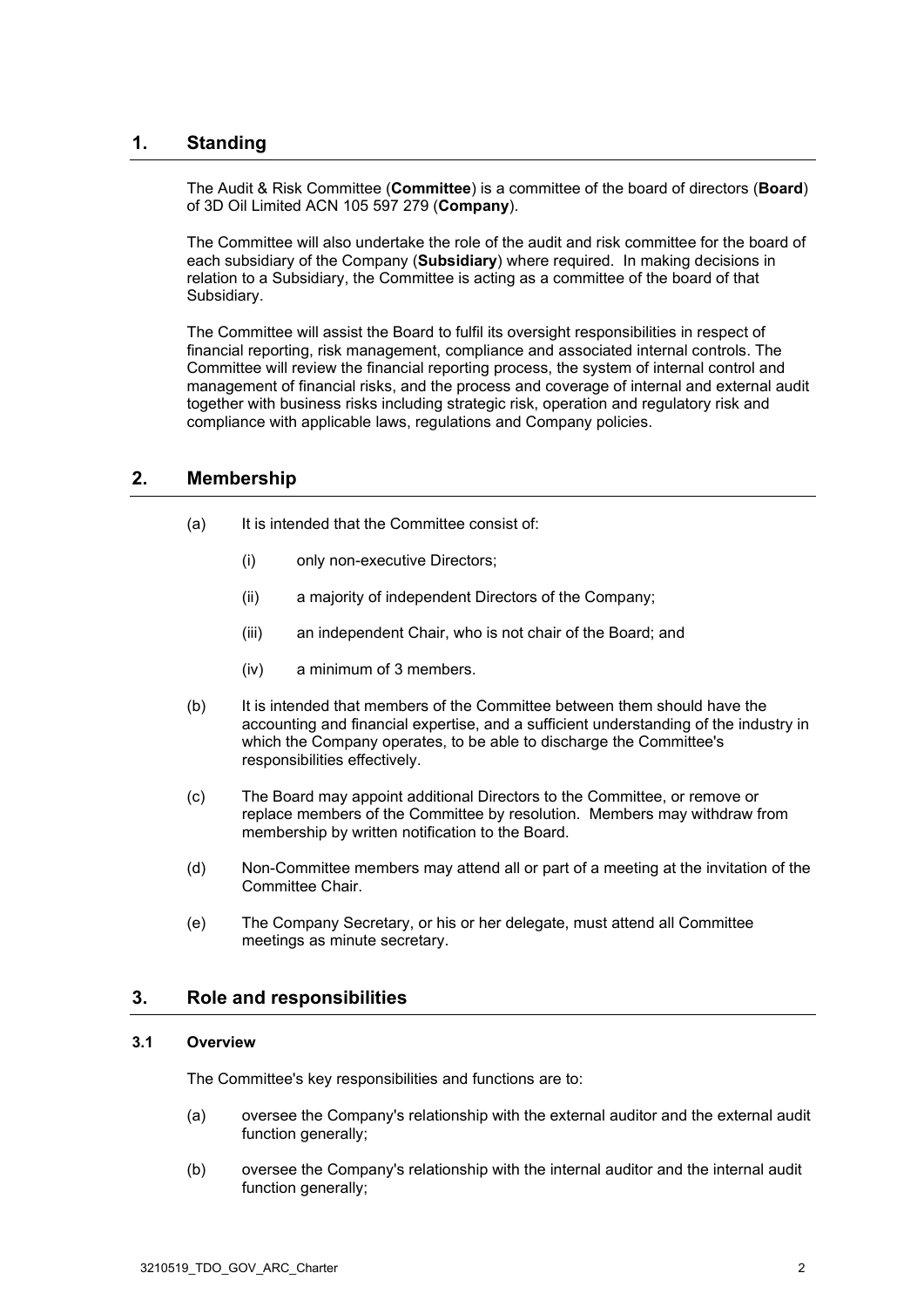- (c) oversee the preparation of the financial statements and report;
- (d) oversee the Company's financial controls and systems; and
- (e) manage the process of identification of risk and the management of risk strategies.

## **3.2 Audit**

- (a) The Committee's primary roles with respect of the audit function are:
	- (i) to assist the Board in relation to the reporting of financial information;
	- (ii) the appropriate application and amendment of accounting policies;
	- (iii) make recommendations to the Board in relation to the appointment, independence and remuneration of the external auditor; and
	- (iv) to provide a link between the external auditors, the Board and management of the Company.
- (b) The following are intended to form part of the normal procedure for the Committee's risk and compliance responsibilities:
	- (i) review the Company's financial reporting and disclosure processes and make recommendations to the Board in relation to the adequacy of those processes;
	- (ii) review the Company's financial statements for accuracy, for adherence to accounting standards and policies, and to ensure they reflect the understanding of the Committee members of, and otherwise a true and fair view of, the financial position and performance of the Company, as a basis for recommendation to and adoption by the Board;
	- (iii) receive and review reports of the external audit of the Company's financial statements;
	- (iv) review and make recommendations to the Board in relation to the appropriateness of the accounting policies, judgements and choices adopted by management in preparing the Company's financial reports;
	- (v) establish procedures for the receipt, retention and treatment of complaints received by the Company regarding accounting, internal accounting controls and auditing matters, and procedures for the confidential, anonymous submission of concerns by employees regarding accounting and auditing matters;
	- (vi) ensure that procedures are in place designed to verify the existence and effectiveness of accounting and financial systems and other systems of internal control which relate to financial risk management;
	- (vii) review and make recommendations to the Board in relation to the scope and adequacy of the external audit for Board approval;
	- (viii) review the effectiveness of the annual audit, placing emphasis on areas where the Committee or the external auditors believe special attention is necessary;
	- (ix) review the scope, results and effectiveness of the internal audit programs and the performance and objectivity of the internal audit function (if applicable), including whether the internal auditors are adequately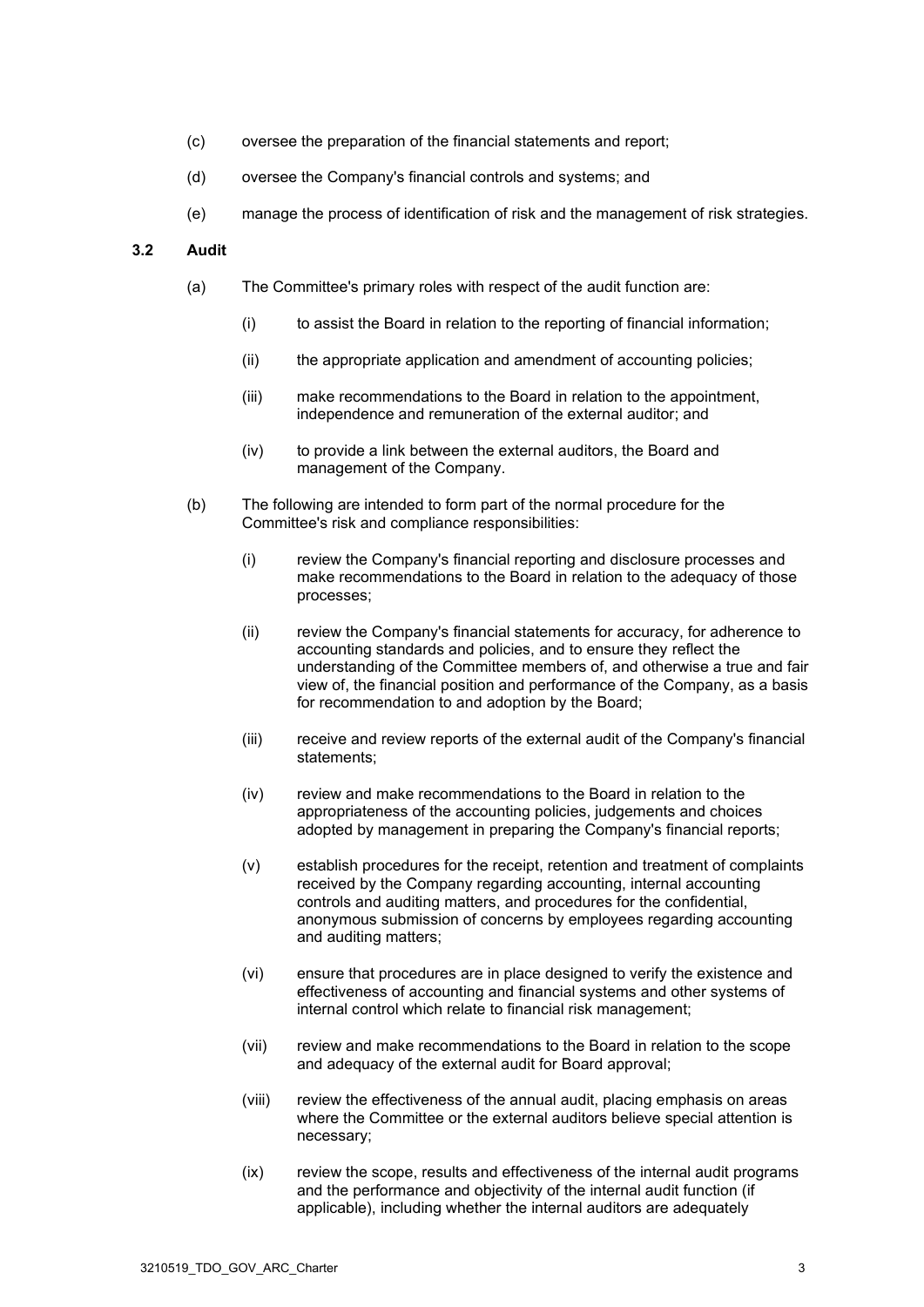resourced and coordinated with the external auditor. Monitor the independence of the internal audit programs (if any) from the external auditors and management. Review the outcomes and approve the internal audit program (if any);

- (x) review and approve the appointment and dismissal of the senior internal audit executive and ensure the senior internal audit executive is suitably qualified (if relevant);
- (xi) review the scope, performance, independence and objectivity of the external auditors;
- (xii) review the procedures for selection and appointment of the external auditors and for the rotation of external audit engagement partners;
- (xiii) make recommendations to the Board in relation to the appointment (including the termination of an engagement), compensation (for audit and non-audit work), the terms of engagement and other contractual terms of the external auditors;
- (xiv) develop and oversee the implementation of the Company's policy on the engagement of the external auditor to supply non-audit services and ensure compliance with that policy;
- (xv) provide advice to the Board as to whether the Committee is satisfied that the provision of non-audit services is compatible with the general standard of independence, and an explanation as to why those non-audit services do not compromise audit independence, in order for the Board to be in a position to make the statements required by the *Corporations Act 2001*  (Cth) to be included in the Company's annual statement;
- (xvi) before the Board approves the Company's financial statements, review the declarations made by the Chief Executive Officer and Chief Financial Officer in relation to the Company's financial statements, financial records and systems; and
- (xvii) develop and assist the Board in the implementation of the Company's process for verifying the integrity of each periodic report it releases to the market that has not been audited or reviewed by an external auditor.

## <span id="page-3-1"></span><span id="page-3-0"></span>**3.3 Risk and compliance**

- (a) The Committee's specific function with respect to risk management is to:
	- (i) review and report to the Board that the Committee has, at least annually, reviewed the Company's risk management framework to satisfy itself that it continues to be sound and effectively identifies all areas of current, emerging and potential risk such that the Company is operating with due regard to the risk appetite set by the Board;
	- (ii) make recommendations to the Board in relation to changes that should be made to the Company's risk management framework or to the risk appetite set by the Board;
	- (iii) monitor management's performance against the Company's risk framework for identifying, evaluating, managing, mitigating and reporting risks including whether the Company is operating within the Company's risk appetite set by the Board;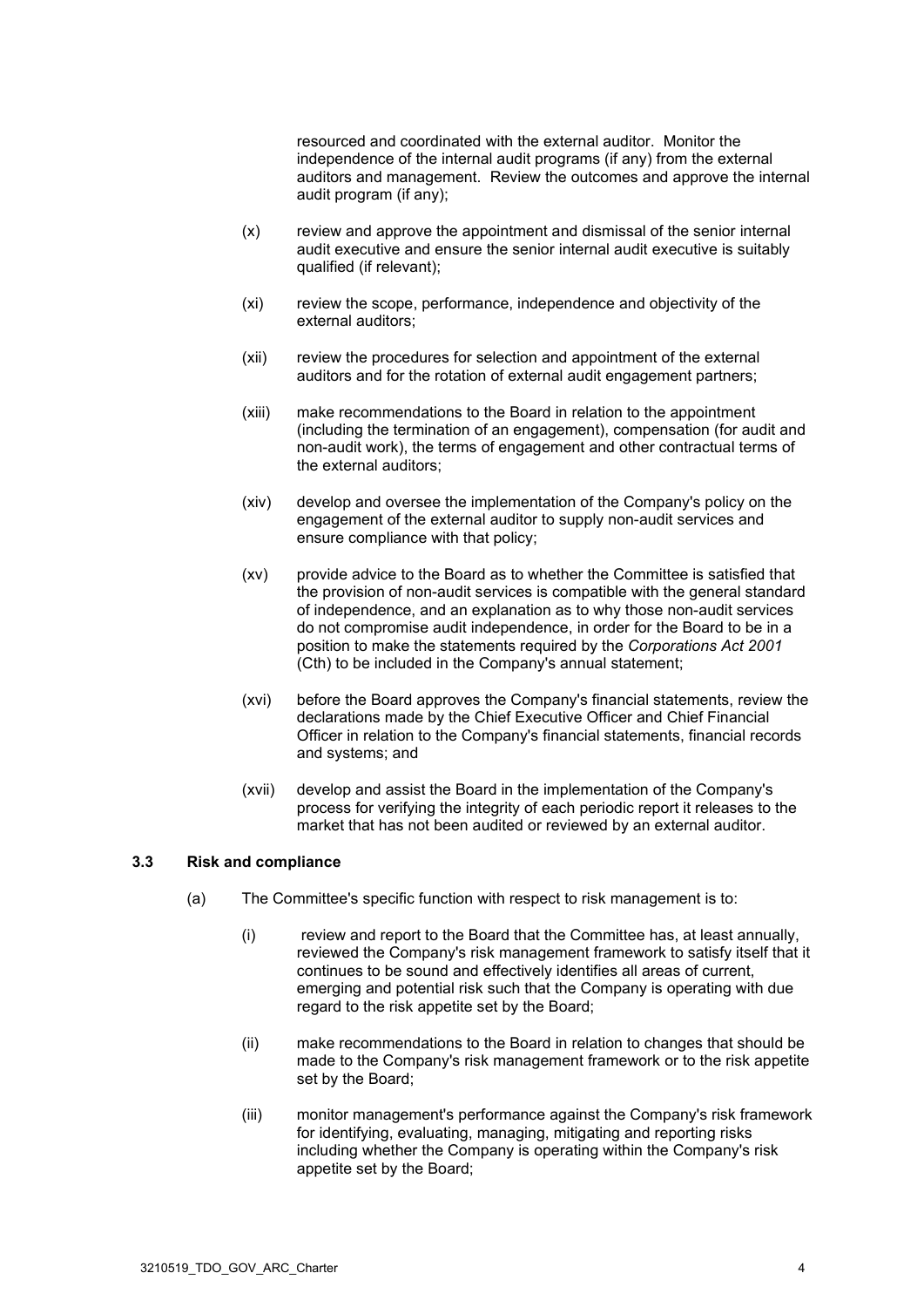- (iv) receive any reports from management that identify, evaluate, manage or mitigate material risks that may affect the Company's operations including any new and emerging sources of risk;
- (v) review and report to the Board that adequate policies and procedures have been designed and implemented to manage identified risks;
- (vi) review and report to the Board that proper remedial action is undertaken to redress areas of weakness.
- (vii) receive reports from internal audit in relation to its regular program of audits undertaken to test the adequacy of and compliance with prescribed policies for managing risk; and
- (viii) receive reports from management concerning the extent and adequacy of the Company and its Subsidiary's annual insurance program, as well as recommend insured and un-insured risk parameters.
- (c) The following are intended to form part of the normal procedure for the Committee's audit responsibility:
	- (i) evaluating the adequacy and effectiveness of the management reporting and control systems used to monitor adherence to policies and guidelines and limits approved by the Board for management of balance sheet risks;
	- (ii) evaluating the adequacy and effectiveness of the Group's financial and operational risk management controls systems by reviewing risk registers and reports from management and external auditors;
	- (iii) evaluating the structure and adequacy of the Group's Business Continuity Plans;
	- (iv) evaluating the adequacy and effectiveness of the Group's identification and management of economic, environmental and social sustainability risks and its disclosure of any material exposures to those risks;
	- (v) evaluating and making recommendations to the Board in relation to the structure and adequacy of the Group's own insurances on an annual basis;
	- (vi) reviewing and making recommendations to the Board on the strategic direction, objectives and effectiveness of the Group's financial and operational risk management policies and the risk appetite that is appropriate for the Company;
	- (vii) reviewing and making recommendations to the Board in relation to the risk disclosures in the Company's operating and financial review in its annual report;
	- (viii) overseeing the establishment and maintenance of processes so that there is:
		- (A) an adequate system of internal control, management of business risks and safeguard of assets; and
		- (B) a review of internal control systems and the operational effectiveness of the policies and procedures related to risk and control;
	- (ix) evaluating the Group's exposure to fraud and overseeing investigations of allegations of fraud or malfeasance and making recommendations to the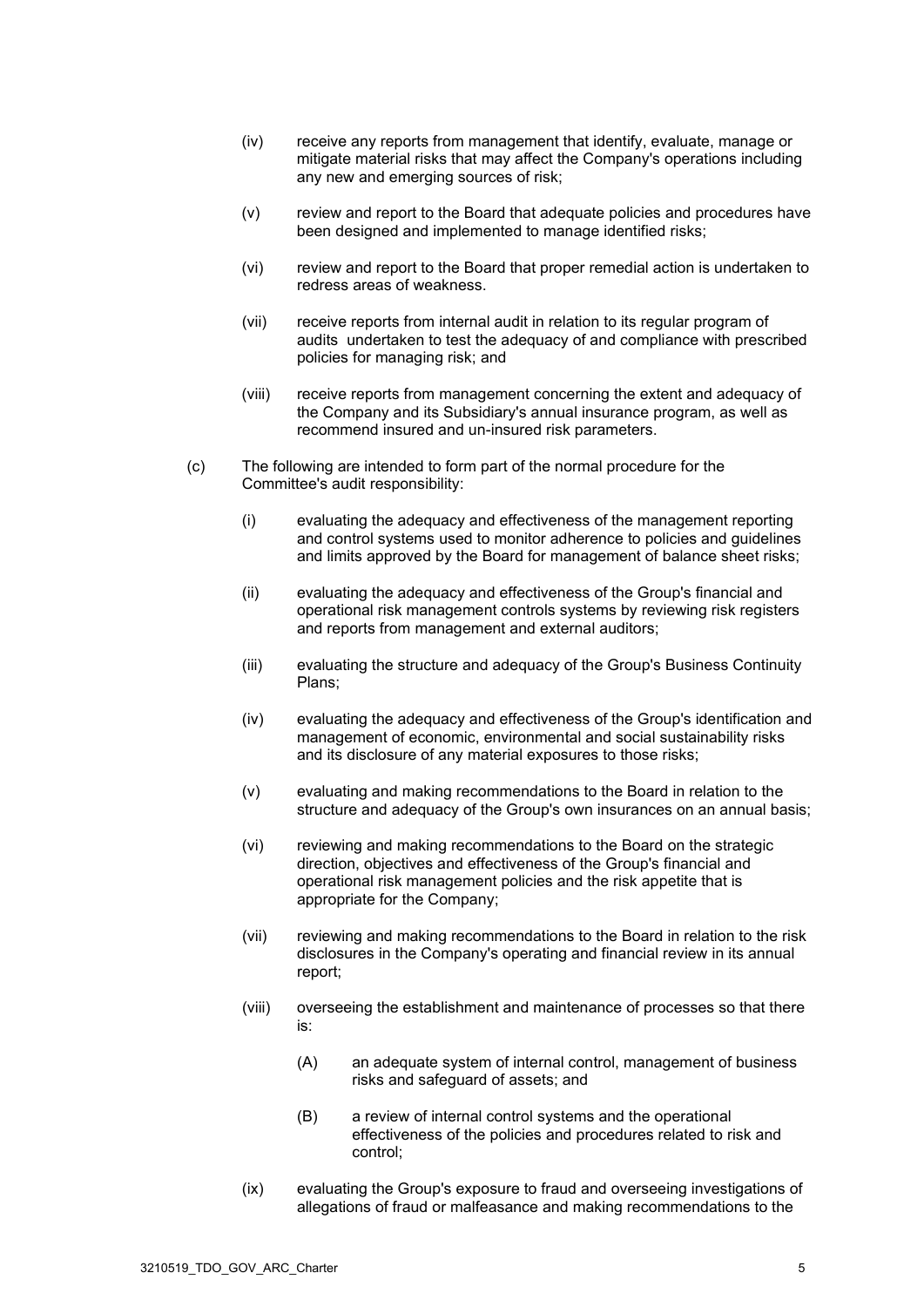Board in relation to any incident involving fraud or other break down of the Company's internal controls;

- (x) review the Group's main corporate governance practices for completeness and accuracy;
- (xi) review the procedures the Company has in place so that there is compliance with laws and regulations (particularly those which have a major potential impact on the Company in areas such as trade practices and the environment);
- (xii) reviewing the procedures in place so that there is compliance with insider trading laws, continuous disclosure requirements and other best practice corporate governance processes (including requirements under the ASX Listing Rules, the Corporations Act and AASB requirements);
- (xiii) advising the Board on the appropriateness of significant policies and procedures relating to financial processes and disclosures and reviewing the effectiveness of the Company's internal framework;
- (xiv) reviewing the Company's policies and culture with respect to the establishment and observance of appropriate ethical standards; and
- (xv) reviewing and discussing with management and the internal and external auditors (if any) the overall adequacy and effectiveness of the Company's legal, regulatory and ethical compliance programs.

# **4. Relationship with external auditor**

The Committee provides a link between the external auditor and the relevant board and has the responsibility and authority for the appointment and removal of the external auditor and to review the terms of its engagement.

The Committee is responsible for overseeing the Company's external audit policy, a copy of which is attached as Annexure [2.](#page-9-0)

# **5. Relationship with internal auditor (if applicable)**

The Committee provides a link between the internal audit function and the Board. The internal auditor has a direct reporting line to the Committee and, therefore, to the Board.

### **6. Rights of access and authority**

The Committee has rights of access to employees, management, regulatory authorities and auditors (internal and external) without management present, and the right to seek explanations and additional information from employees, management, regulatory authorities and auditors.

Whilst the internal audit function report to senior management, it is acknowledged that the internal auditor also reports directly to the Committee.

The Committee, if necessary, instigates special investigations and, if appropriate, hires appropriate personnel to assist in providing any information it sees relevant to the execution of its activities.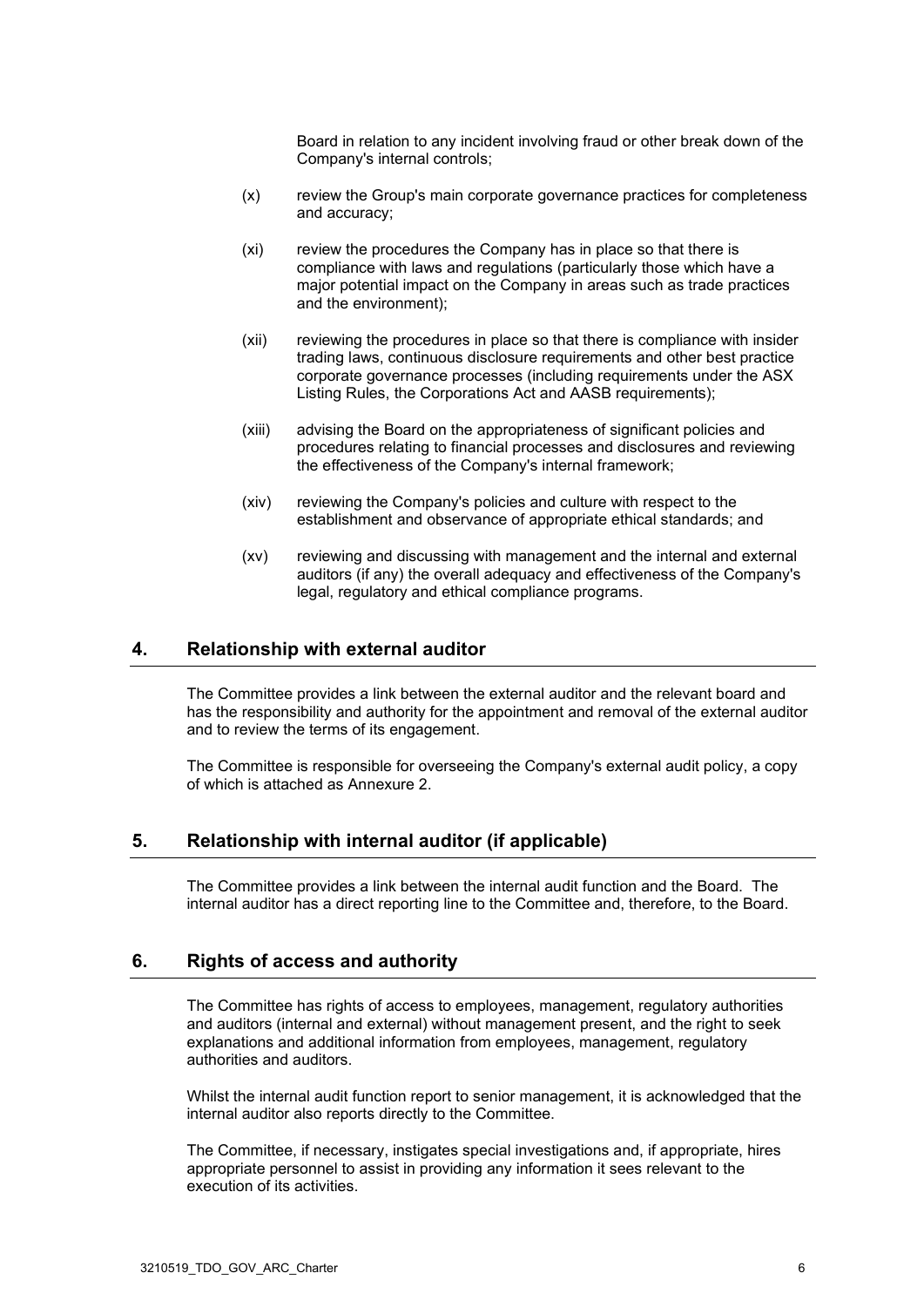# **7. Disclosure**

The Board will make available on the Company's website:

- (a) the Audit and Risk Committee Charter;
- (b) the relevant qualifications and experience of the members of the Committee;
- (c) at the end of each reporting period:
	- (i) the number of times the Committee met throughout that year and the individual attendances of the members at those meetings; and
	- (ii) whether the Committee has undertaken a review of the Company's risk management framework as set out at clause [3.3](#page-3-0) of this Charter.
- (d) In relation to any periodic reports the Company releases to the market the Board will ensure the processes described in clause [\(b\)\(xvii\)](#page-3-1) are disclosed either in the report itself or more generally in the Company's corporate governance disclosures of its annual report or on the Company's website.

# **8. Review**

The Board will, at least once each year, review the performance, membership and charter of the Committee to determine its adequacy for the Company's current circumstances, and the Committee may make recommendations to the Board in relation to the Committee's membership, responsibilities, functions or otherwise.

# **9. Approved and adopted**

This Policy was approved and adopted by the Board to be effective from 19 May 2021.

## **10. Administrative matters**

The proceedings of the Committee will be conducted in accordance with the provisions set out in Annexure [1.](#page-7-0)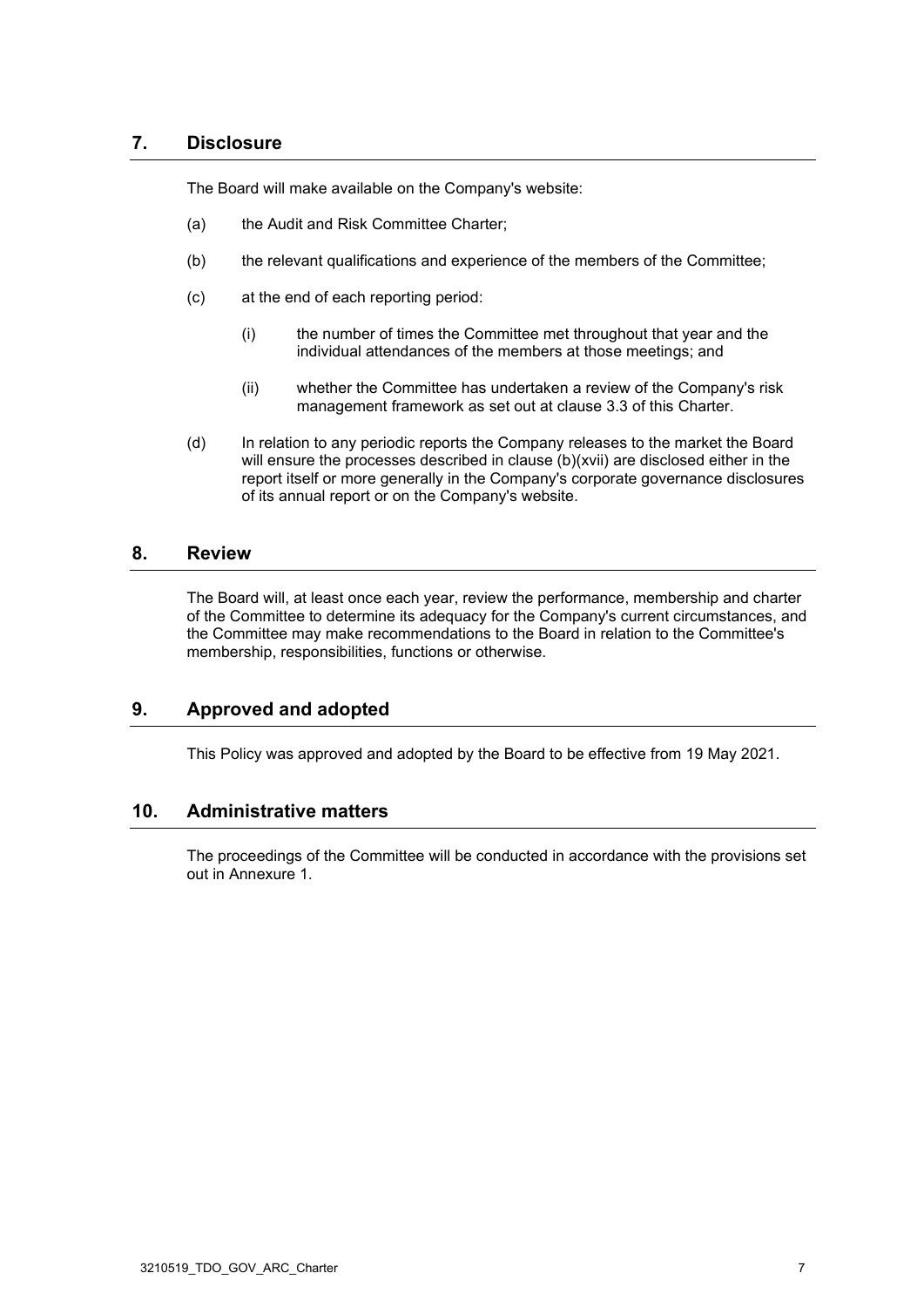### **1. Meetings**

<span id="page-7-0"></span>The Committee will meet as often as the Committee members deem necessary in order to fulfil their role. However, it is intended that the Committee will normally meet quarterly.

#### **2. Quorum**

The quorum is at least 2 members present, either in person or by using technology.

#### **3. Convening and notice of meeting**

Any member may, and the Company Secretary must upon request from any member, convene a meeting of the Committee.

Notice will be given to every member of the Committee, of every meeting of the Committee. However, there is no minimum notice period and acknowledgement of receipt of notice by all members is not required before the meeting may be validly held.

The Company Secretary will distribute in advance of the meeting of the Committee the agenda and related papers to each of the Committee members or any other persons determined by the Committee.

#### **4. Voting at meetings**

The Committee should pursue collective decision-making and seek consensus where possible. The Committee Chair should test consensus and, if a unanimous view cannot be reached, decisions will be based on a majority view.

Each Committee member will have one vote. If any equal number of votes is cast for and against a resolution, the Committee Chair does not have a casting vote in addition to their vote as a Committee member and the resolution is not passed.

#### **5. Independent advice**

The Committee may seek the advice of the auditors, solicitors or other independent advisors, consultants or specialists as to any matter pertaining to the powers or duties of the Committee or the responsibilities of the Committee.

#### **6. Minutes**

Minutes of the meetings of the Committee must be kept by the Company Secretary and, after approval by the Committee chair, be presented at the next relevant Board meeting.

All minutes of the Committee must be entered in a minute book maintained for the purpose and will be open at all times for inspection by any Director.

# **7. Reporting**

It is intended that the Committee Chair will prepare a report of the actions of the Committee to be included in the Board papers for the Board meeting next following a meeting of the Company. The report may include provision of meeting agendas, papers and minutes of the Committee.

The Committee Chair will also, if requested, provide a brief oral report as to any material matters arising out of the Committee meeting. All Directors will be permitted, within the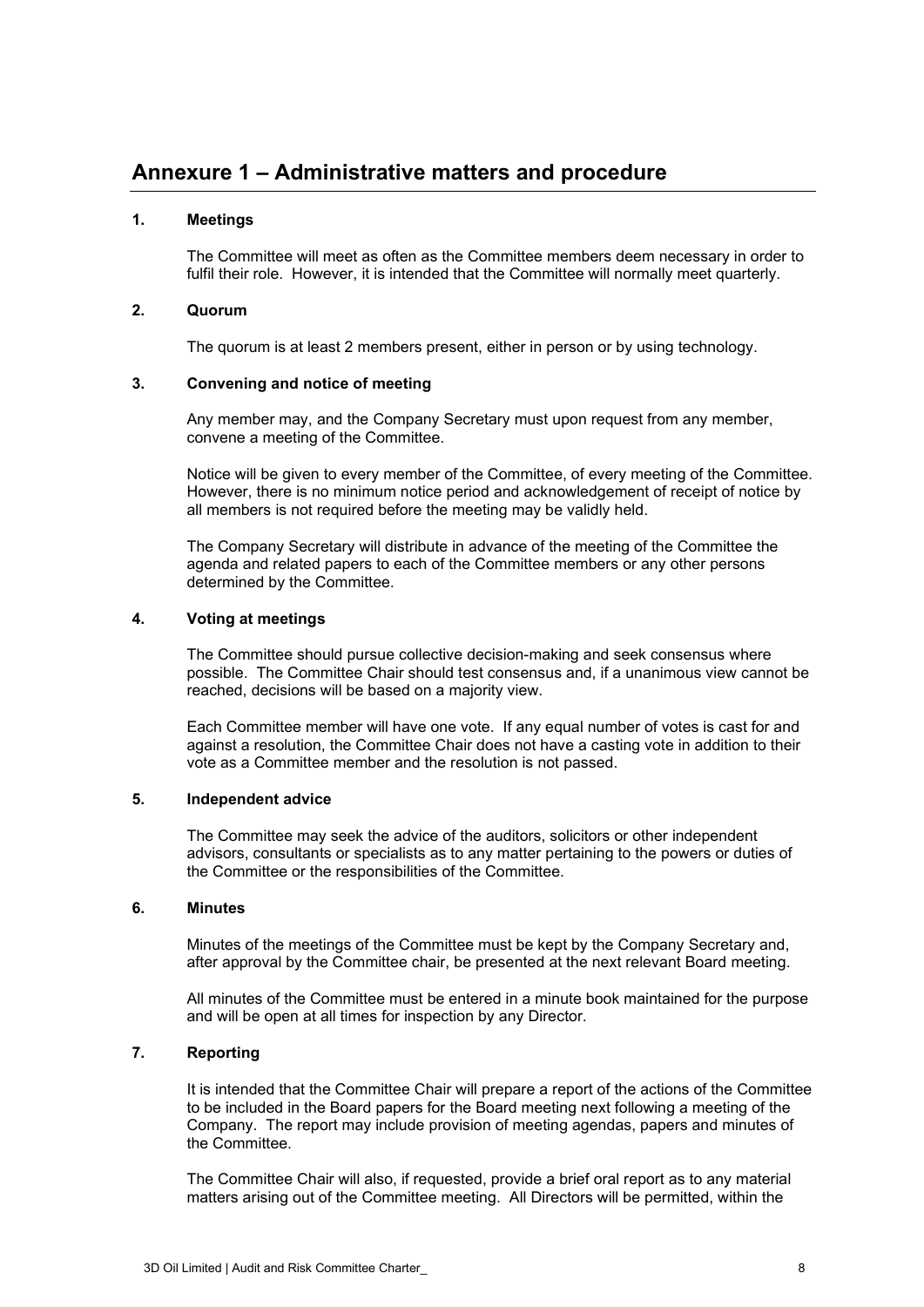Board meeting, to request information of the Committee Chair or members of the Committee.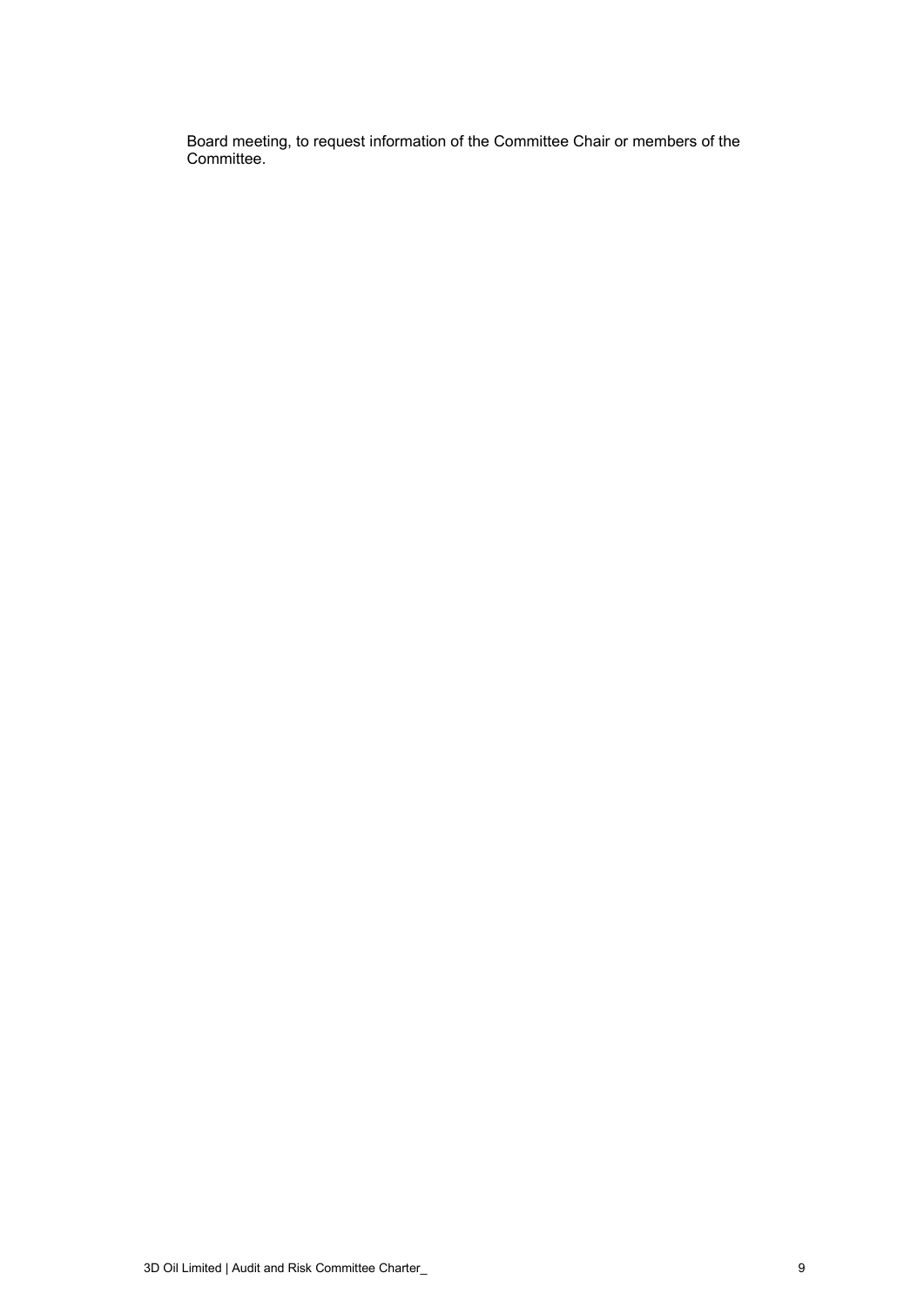### **1. Appointment**

<span id="page-9-0"></span>The Audit & Risk Committee (**Committee**) has the responsibility and authority (subject to the *Corporations Act 2001* (Cth) requirements) for the appointment, reappointment or replacement and remuneration of the external auditor, as well as evaluating its effectiveness and independence.

The Committee will review the appointment of the external auditor annually based on its assessment of the auditor's performance.

## **2. Assessment of External Auditor**

The Committee will review the performance of the external auditor on an annual basis after completion of the year end audit.

In evaluating the effectiveness of the external audit, the Committee will use various criteria, including:

- the overall comprehensiveness of the external audit plan;
- the timeliness and quality of communications promised under the plan and delivered during the audit;
- the competency and industry knowledge of external audit staff; and
- the adequacy of resources to achieve the scope as outlined in the plan.

The Committee will seek feedback from management during the assessment process.

### **3. Independence**

The Committee will review and assess the independence of the external auditor, including but not limited to any relationships with the Company, a Subsidiary or any other entity that may impair or appear to impair the external auditor's judgement or independence in respect of the Company (or Subsidiary, as applicable). The review and assessment will be carried out annually at the time the external auditor presents its annual audit plan.

Prior to this review, the Committee will request a report from the external auditor which sets out all relationships that may affect its independence, including the provision of non-audit services, financial relationships, employment and other relationships and any other matters that may reasonably be thought to have a bearing on the external auditor's independence. The report should outline any safeguards that the external auditor has in place to reduce any threat to independence to an acceptable level.

Before the Board approves the half year and full year accounts, the external auditor will be asked to provide a declaration testifying to its independence in respect of the financial period in question. The external auditor will have a continuing obligation to notify the Committee, via the CFO, of any new information it believes may be material to reviewing its independence. The Committee has responsibility to develop and oversee the implementation of the policy on the engagement of the external auditor to supply non-audit services and to ensure compliance with that policy.